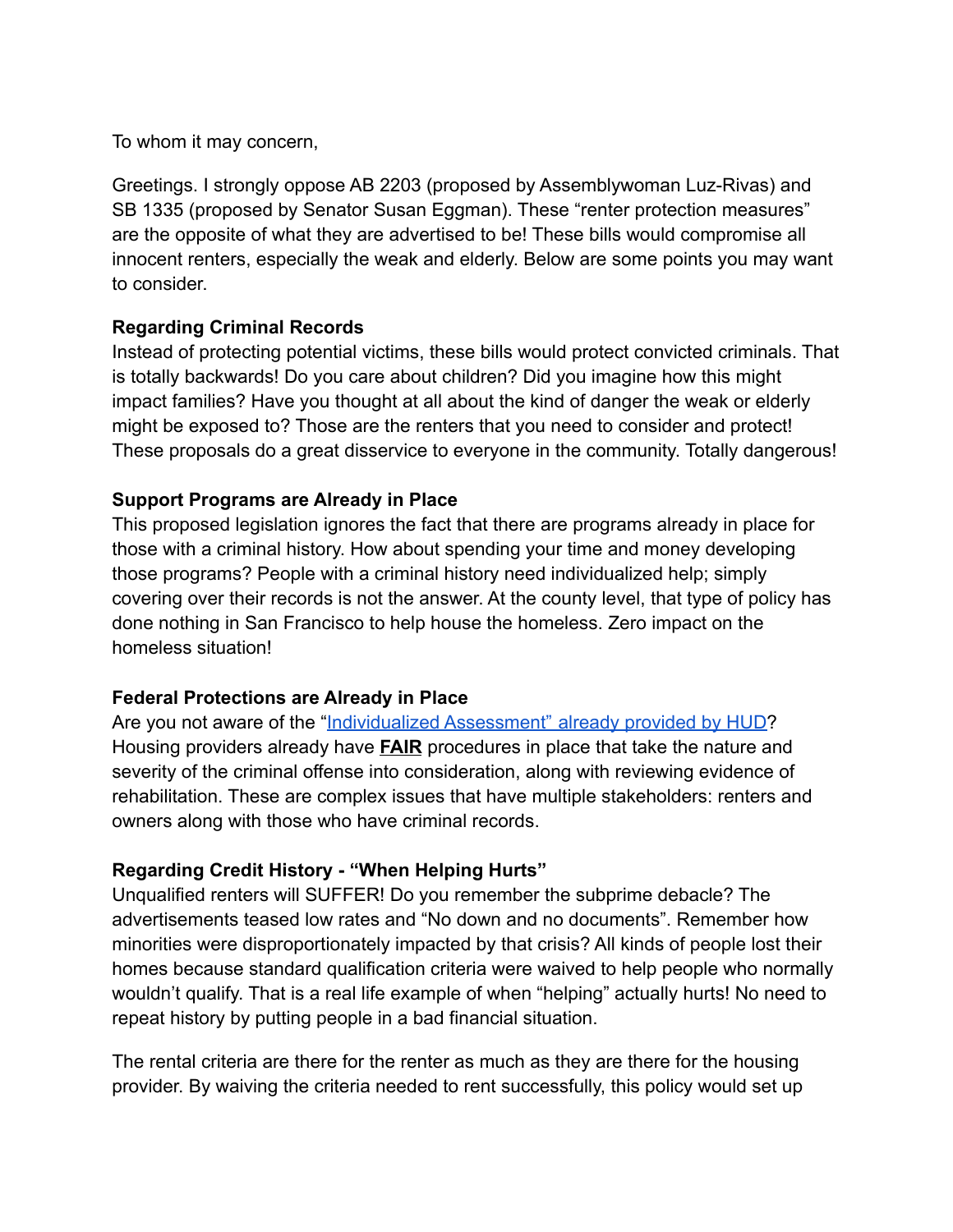renters for failure. Although the desire is to provide a solution to homelessness, this reckless proposal would actually create more ways for people to end up homeless!. **The solution would be to improve Section 8 and homeless programs**.

### **Failure to Pay the Rent Impacts the Entire Community**

When a renter fails to pay rent, it impacts the entire community. As you know, not only does the non-paying renter and the housing provider lose, the paying tenants lose because failed tenancies end up increasing the cost of housing for everyone.

# **Small Businesses are the Backbone of Communities**

Surely you realize that opportunity zones were created to help struggling communities. What was the thought behind that strategy? As you know, when there are healthy, small businesses in the community, the community thrives. This proposal would be putting mom-and-pop housing providers at a great disadvantage by blindfolding them in the uplease process. These small-scale businesses are more likely to fail when blindfolded. One failed business impacts the other businesses in that specific community. I don't think you really want to kill jobs, tax revenue, and weaken communities like that.

# **Put on a Blindfold, Really?**

Blindfolding housing providers to the total strangers that are literally coming to live in their homes, ADU's, or other rentals is creepy! The writers of this proposed legislation are obviously not rental property owners nor have they put themselves in the shoes of a housing provider. I doubt there will ever be a blindfold put on banks. This proposal will drive homelessness!

Anti-landlord regulations end up increasing the cost of providing housing which, in turn, increases rent. Unfortunately, you may have been blinded to the correlation between your policies and the declining health of the housing market in our state. Have you noticed that the housing programs that offer affordable housing often receive tax breaks? Taxes and fees are a real burden that renters end up being stuck with.

# **Is this Really About the Homeless?**

Councilmember Bonin was quoted in the LA Times as saying, *"There are lots of people who are homeless who want to be housed and can't get into an apartment — even if they have a voucher — for a number of reasons…"* Bonin is pointing to a breakdown in the voucher system and the local programs for housing the homeless. Develop those programs so they work! Don't mess with normal procedures! Don't set up renters for failure by making a system that would put them in homes that might bankrupt them!